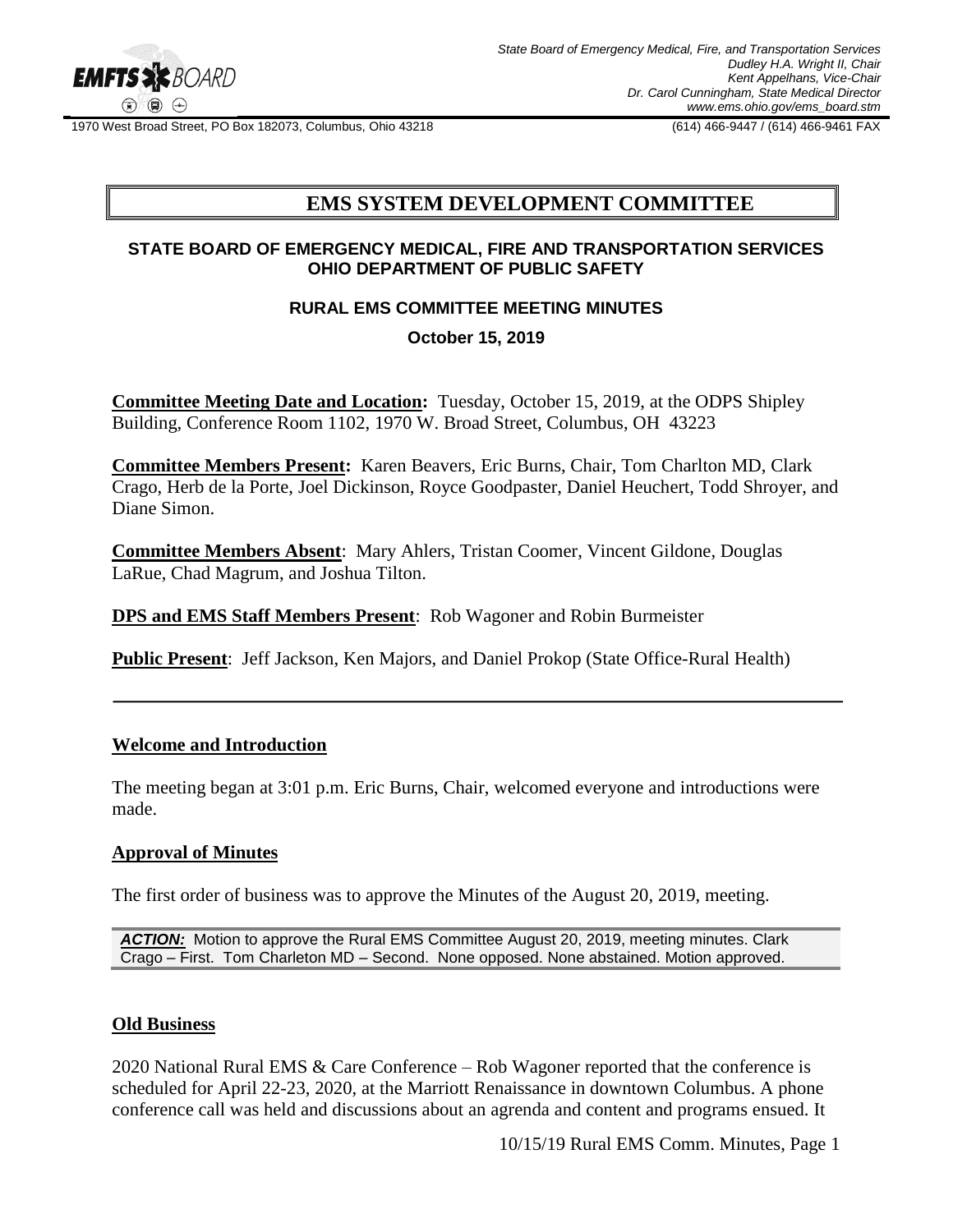will consist of a panel discussion regarding rural issues, with a focus on community paramedicine. No breakout groups are planned at the event. The committee may need volunteers to speak about the Rural EMS Committee and what it does, and we need to seek vendors to participate in the event, find other presenters, etc. The next conference call is scheduled for 10/28/19. Send questions, comments, ideas, etc., to Rob Wagoner.

Dan Prokop, Ohio Dept. of Health, participated in the NOSORH (National Organization State Offices Rural Health) call. He can provide information on the \$750k grant that was received, with highlights regarding setting up three community paramedicine connections in the state and how to sustain them in rural medicine (e.g. EMS agencies partnering with critical care access hospitals.) Applications for agencies to apply for grant monies for setting up community paramedicine may be opened near the end of October.

Handoff Sheets – Diane Simon reported that she, Rob Wagoner, and Jeff Dutton have been discussing the need for ease of information from first responders to hospitals about patients so that attending physicians have critical information quickly in hand. Work is being done to create information on the state website for organized, immediate feedback. There will be no state mandate or form—each agency can utilize what works best (even if it's a paper) to get information about the patient to the ER care staff. The Committee discussed issues with different software programs and no one product can fit the needs for all hospital systems. The general consensus is that handing a paper report to hospital staff is currently the easiest and most timely. Keep a copy of it (snap a photo of it with a phone if that is easiest).

Committee Applications – Dr. Charlton reached out to a few individuals and invited them to apply to serve on this committee.

Fatigue Policy – Discussion about developing a fatigue policy was addressed. Dr. Charlton said that most data is based on physicians and impairment after working X number of hours. A mandatory rest period may need to be developed, but there is the concern that responders will go to a second job on the "rest" day. Discussion ensued about if the shifts are shortened from 24 hours that responders will find alternative careers. There may to just be a recommendation for hours/day and not police it.

#### **New Business**

Executive Meeting – Herb de la Porte volunteered to take committee meeting information to the Executive Meeting that takes place before the board meeting on October 16, 2019. Robin Burmeister will send an overview of the committee meeting to Mr. de la Porte.

Expanding Committee – Eric Burns, as Chair, will discuss adding members with Dudley H.A. Wright II.

#### **Open Forum**

No discussion.

## **Adjourn**

*ACTION: Motion to adjourn at 3:54 p.m.* Todd Shroyer – First. Joel Dickinson – Second. None opposed. None abstained. Motion approved.